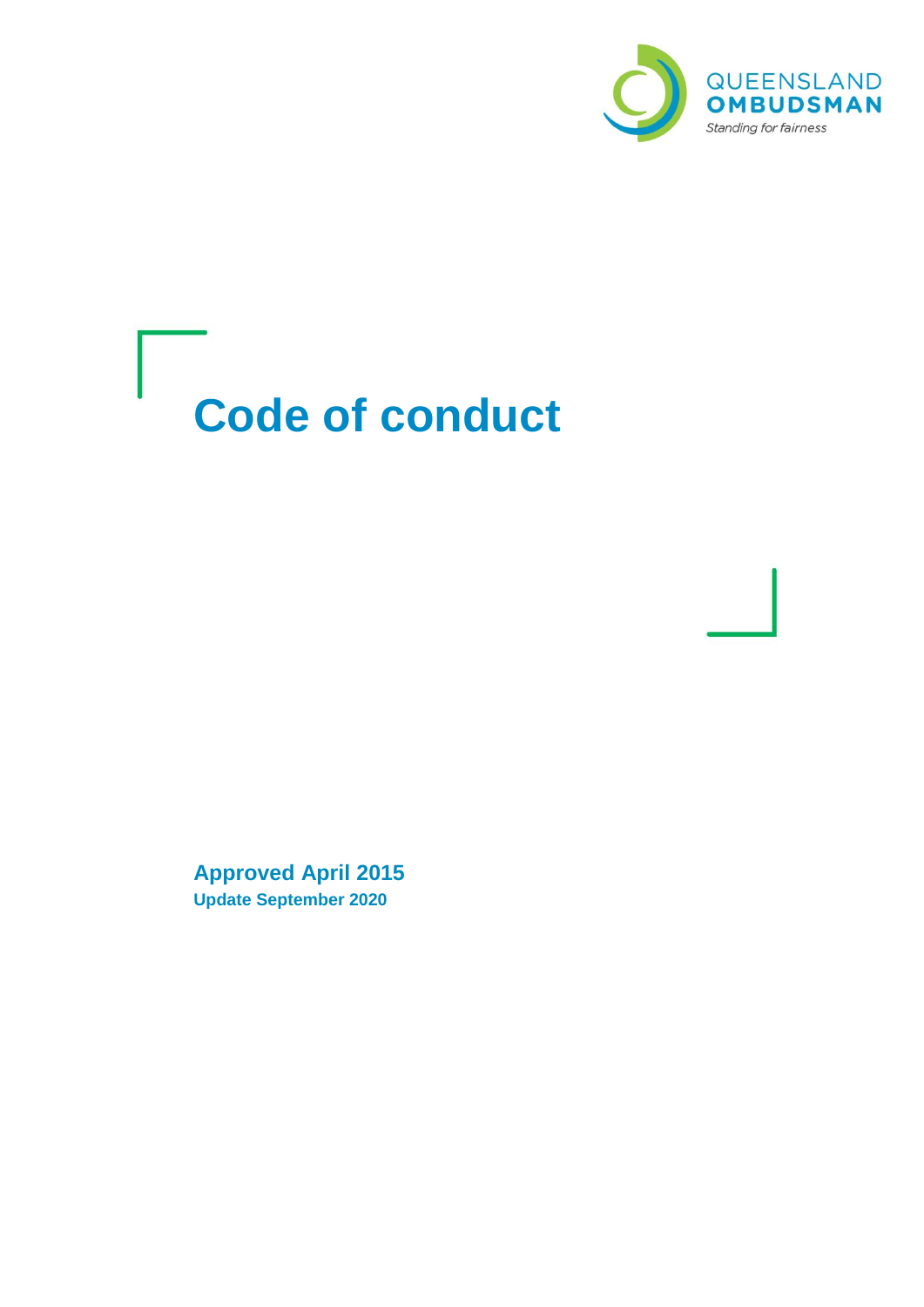# **Contents**

| Why do we have a Code of Conduct?  5         |
|----------------------------------------------|
|                                              |
|                                              |
|                                              |
|                                              |
| <b>Ombudsman, Senior Executive Service</b>   |
|                                              |
|                                              |
|                                              |
|                                              |
|                                              |
| 3. Commitment to the system of government 11 |

| 4. Accountability and transparency 12 |  |  |
|---------------------------------------|--|--|
|---------------------------------------|--|--|

| Summary of references 14 |  |
|--------------------------|--|
|                          |  |
|                          |  |
|                          |  |

| <b>Appendix one:</b> |  |
|----------------------|--|
|                      |  |

#### **[Appendix two:](#page-15-0)  [Frequently asked questions](#page-15-0) ........................16**

| How does the code impact on my professional     |  |
|-------------------------------------------------|--|
| What happens if my conduct is inconsistent with |  |

### **[Appendix three:](#page-16-0)  [Applying the Queensland Ombudsman](#page-16-0)  [Code of Conduct and values](#page-16-0) .......................17** Behaviours [.............................................................](#page-16-1) 17 [Workplace dress and personal presentation](#page-17-0) .......... 18

#### **[Employee acknowledgement.......................19](#page-18-0)**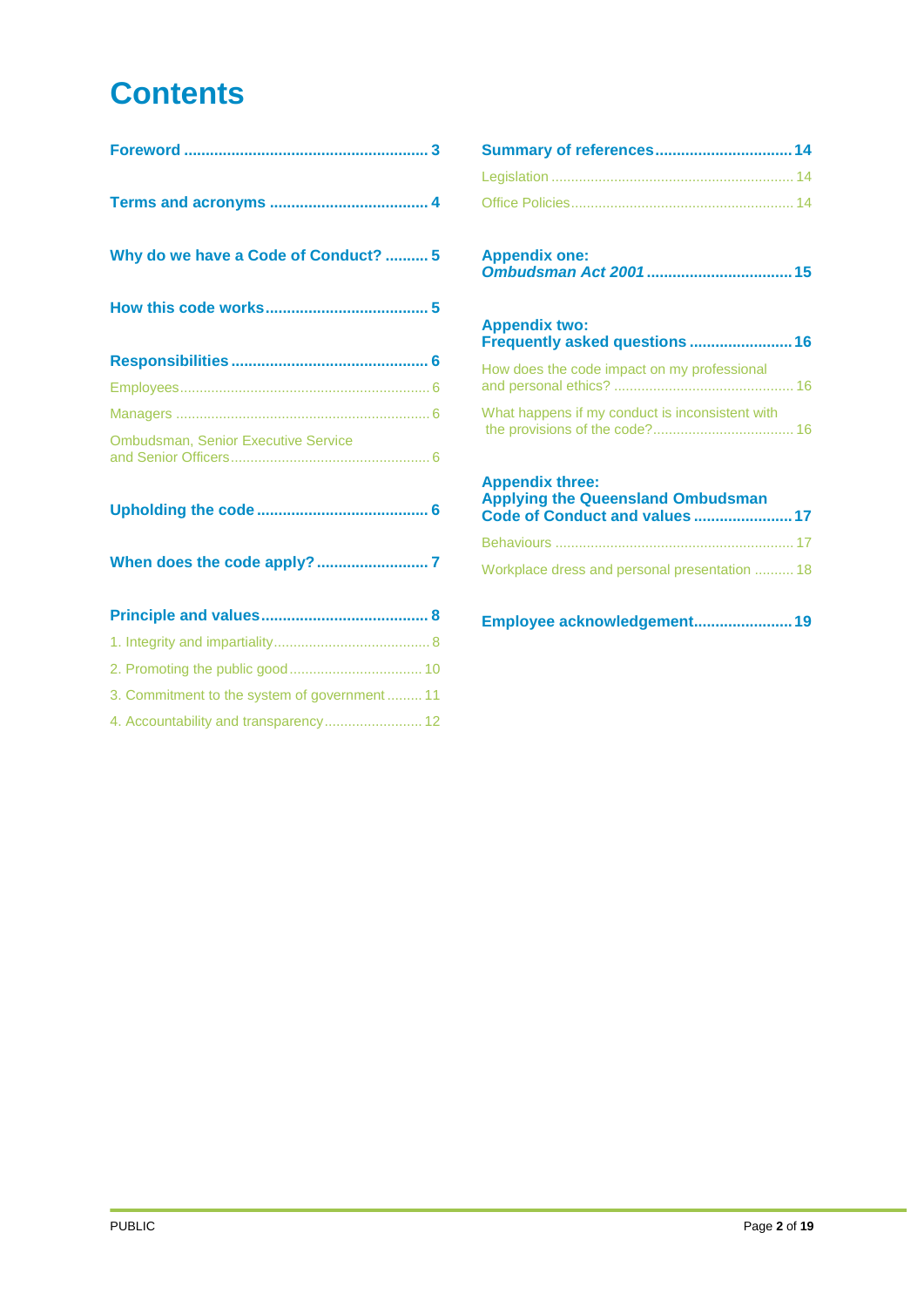# <span id="page-2-0"></span>**Foreword**

The Code of Conduct is designed to provide staff with guidance on appropriate ethical standards for workrelated behaviour. The code is based on the ethical principles and values contained in the *Public Sector Ethics Act 1994* (the PSE Act) and has been developed in consultation with Queensland Ombudsman staff.

In everything we do, we model our values:

- **integrity**
- **impartiality**
- diligence.

In performing our official duties as public sector employees, we are expected to act 'in the public interest', and exercise a duty of care with due regard for the present and foreseeable interests of the whole community. We must also carefully balance many considerations when we provide advice, make decisions or administer policy.

As public sector employees, we must ensure our powers and influence are used lawfully.

The community has a right to expect that public funds will not be wasted. Public sector managers of finance and other resources have an ethical obligation to ensure those resources are applied efficiently and appropriately.

Fraudulent activities or corrupt conduct are contrary to the Ombudsman's values and code of conduct.

We acknowledge our role in respecting, protecting and promoting human rights of all people in Queensland.

In our everyday interactions with others, we are expected to:

- act fairly and independently
- perform our duties in a timely manner
- deal confidentially with information given to us
- give clear explanations about our role
- communicate regular progress on matters
- give clear reasons for our decisions
- provide reasonable access to our services
- treat everyone equitably and with dignity.

The code applies at all times when we are performing official duties, including representing the Office at conferences, training events, on business trips and attending work-related social events.

I am committed to this code and the principles upon which it is based.

A Muy

Anthony Reilly Queensland Ombudsman 9 October 2020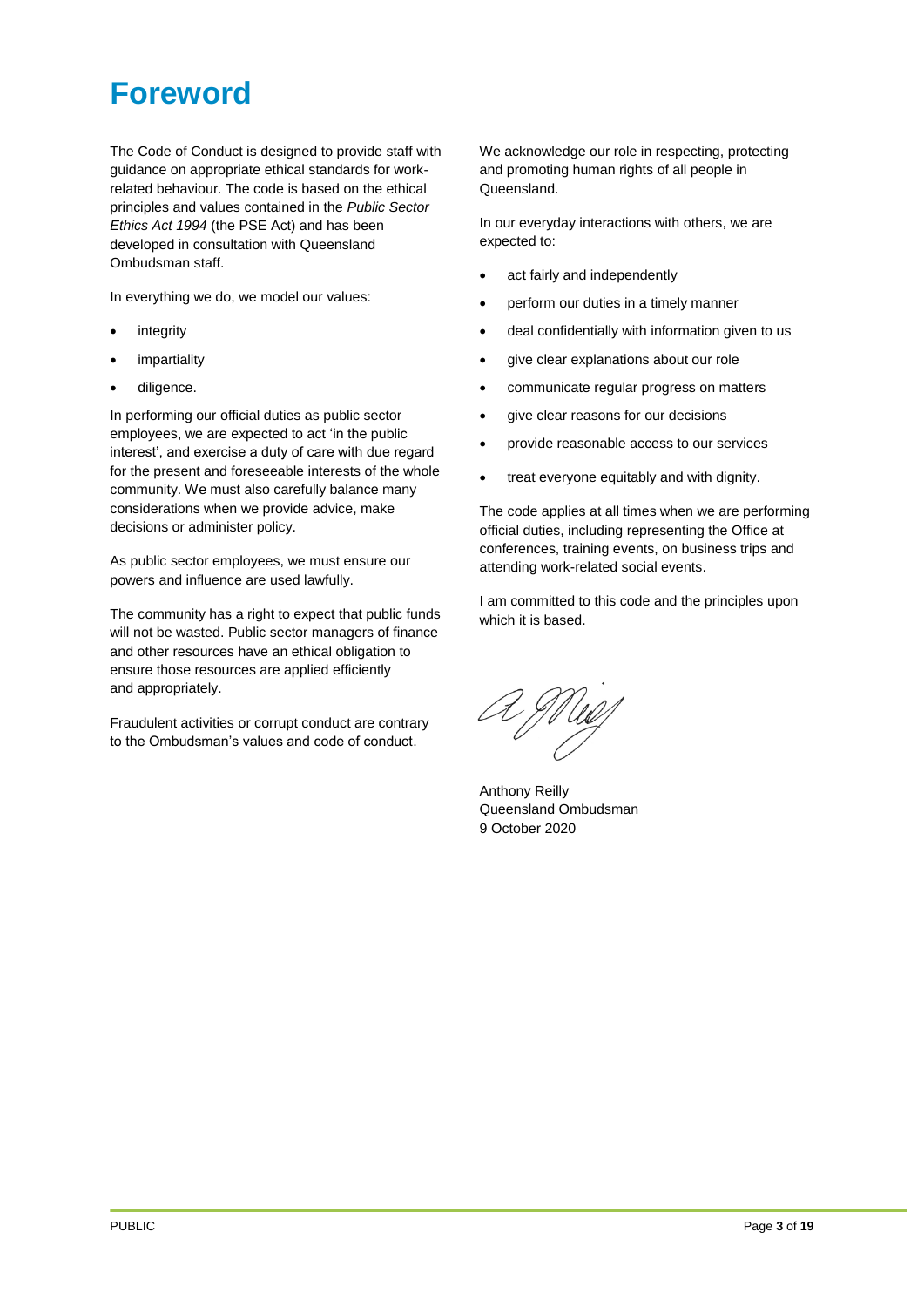# <span id="page-3-0"></span>**Terms and acronyms**

The following terms and acronyms have been used throughout this code. References to singular will also include the plural.

| <b>Term/acronym</b> | <b>Meaning</b>                                                                                                                         |
|---------------------|----------------------------------------------------------------------------------------------------------------------------------------|
| CCC                 | Crime and Corruption Commission                                                                                                        |
| Corrupt conduct     | Refer to the definition provided in Division 2 of the Crime and Corruption Act 2001                                                    |
| Employee            | An officer employed under s.76 of the Ombudsman Act 2001 or a temporary or casual<br>employee employed under s.78 of the Ombudsman Act |
|                     | Any work experience student, contractor, consultant or anyone who works in any<br>capacity for the Queensland Ombudsman                |
| Manager             | Office employees, acting or permanently appointed, with managerial responsibilities<br>in their role descriptions                      |
| Office              | Office of the Queensland Ombudsman                                                                                                     |
| Ombudsman           | Queensland Ombudsman                                                                                                                   |
| PSE Act             | <b>Public Sector Ethics Act 1994</b>                                                                                                   |
| <b>SES</b>          | <b>Senior Executive Service</b>                                                                                                        |
| <b>SO</b>           | Senior Officer                                                                                                                         |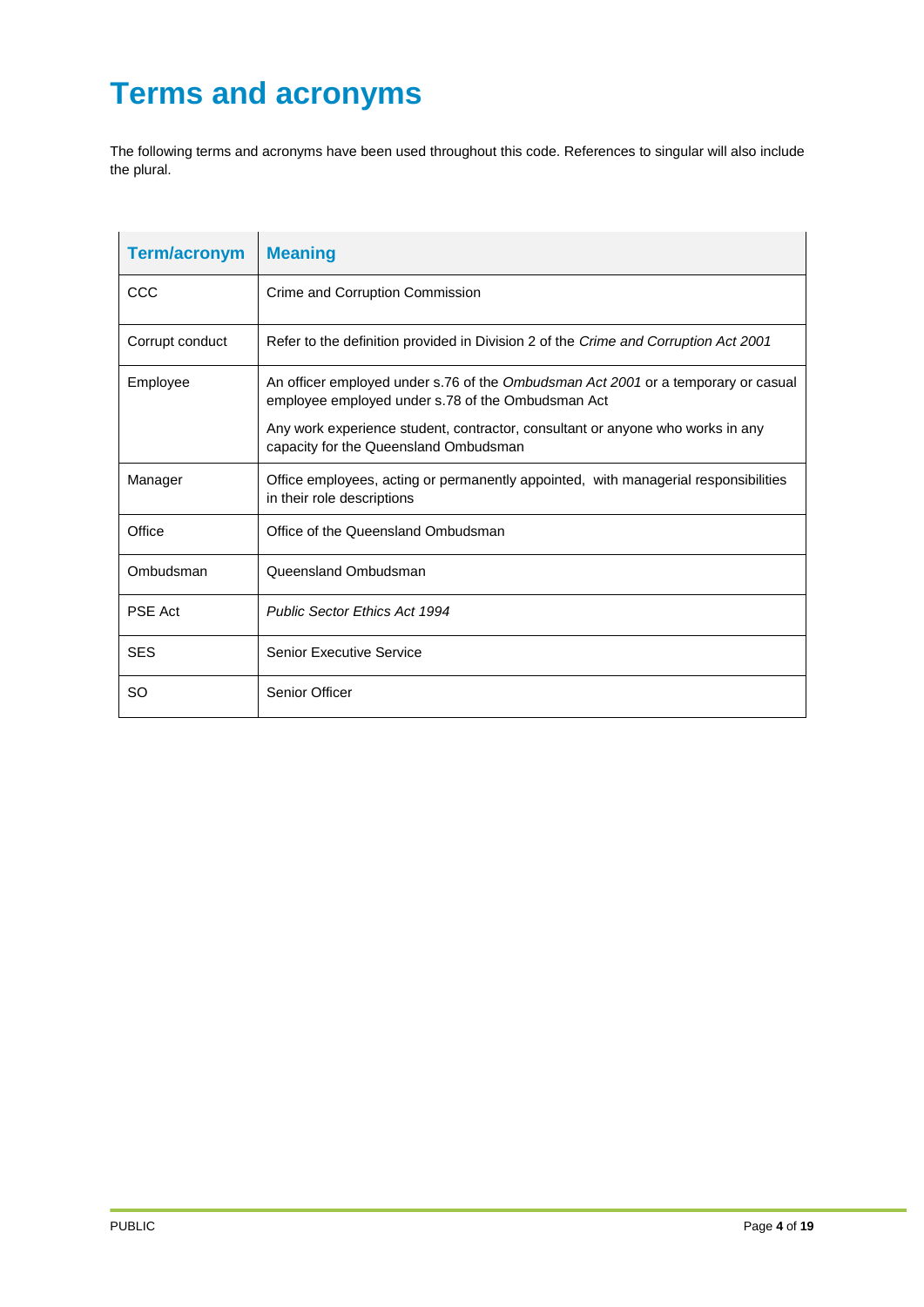# <span id="page-4-0"></span>**Why do we have a Code of Conduct?**

The Office, as a public sector entity, is required by the PSE Act to have a Code of Conduct.

The PSE Act imposes responsibilities on the Ombudsman to ensure that a Code of Conduct is developed with adequate consultation. The code must be made available to all employees and be available

for inspection by any person. The Ombudsman is also responsible for ensuring appropriate education and training of employees in relation to public sector ethics and for ensuring the procedures and practices of the Office have proper regard to the code and the PSE Act. The Ombudsman is required to report to parliament on these issues in each annual report.

# <span id="page-4-1"></span>**How this code works**

The Code of Conduct applies the ethics principles, values and associated standards of behaviour as prescribed in the PSE Act.

The ethics principles are:



Each principle is underpinned by a set of values and behaviours that demonstrate that principle. This code explains how to put the principles and values into practice.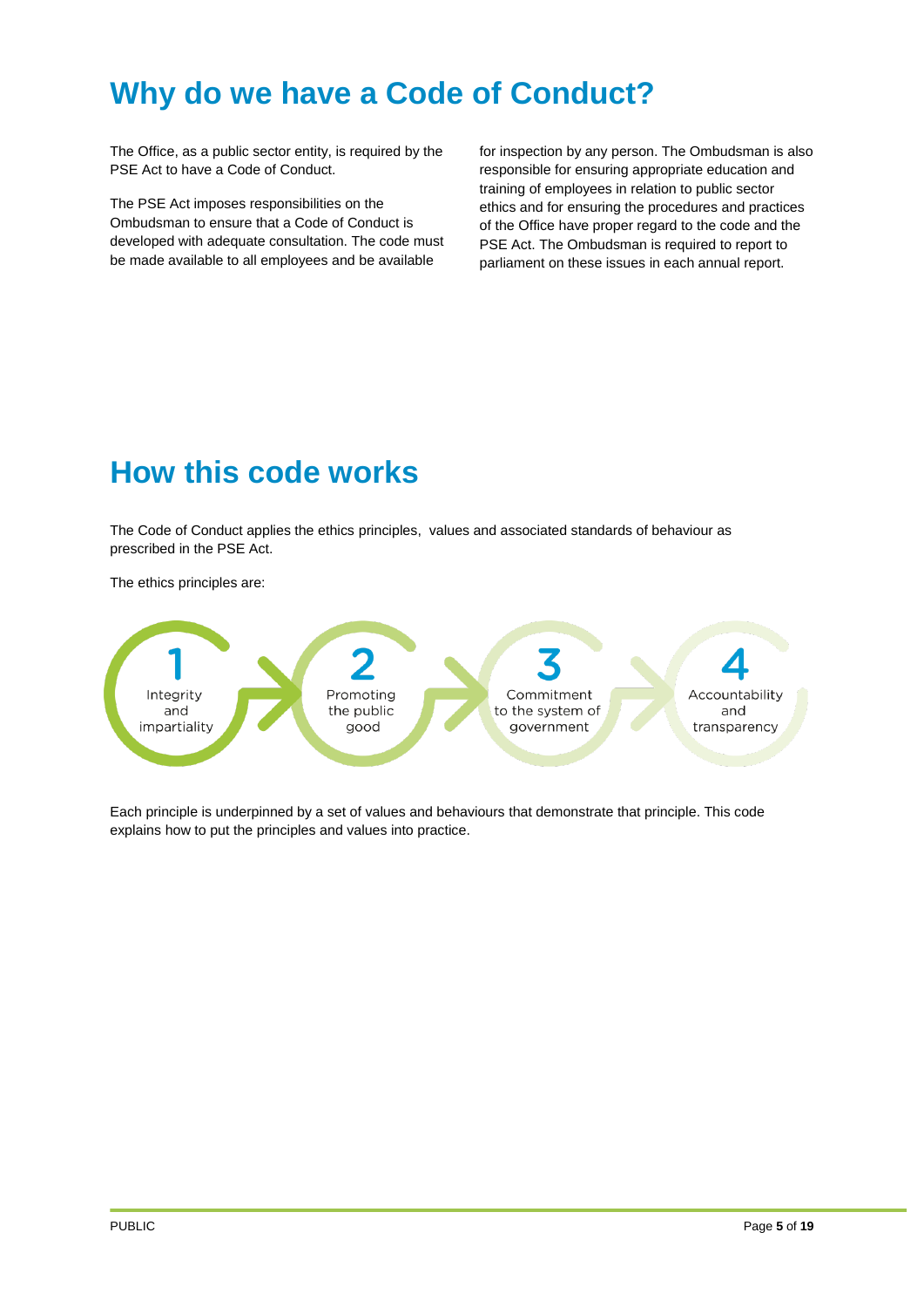# <span id="page-5-0"></span>**Responsibilities**

### <span id="page-5-1"></span>**Employees**

For the purpose of this document only, employees are defined as:

- an officer employed under s.76 of the *Ombudsman Act 2001* or a temporary or casual employee employed under s.78 of the Ombudsman Act
- any work experience student, contractor. consultant or anyone who works in any capacity for the Office.

All employees have a personal responsibility to ensure that their conduct and actions comply with the provisions of this code.

Employees must be familiar with the contents of this code and ensure their behaviour and communication are consistent with the expectations set out in it.

The Office recognises the important role employees play in identifying wrongdoing and improving the integrity of the Office. Employees who report genuine concerns of wrongdoing will be supported and any such reports will be managed in a fair, efficient and consistent manner.

### <span id="page-5-2"></span>**Managers**

Managers and supervisors have a responsibility to model and promote this code.

Managers are also responsible for ensuring employees have a clear understanding of the ethical responsibilities outlined in the code and any other relevant legislation, delegations, policies or other information required to satisfactorily perform their duties and are able to access learning and development opportunities. Managers are also expected to discuss issues and clarify expectations with employees.

Managers have a responsibility to make fair, transparent and consistent decisions regarding any allegations of behaviour that do not uphold this code.

### <span id="page-5-3"></span>**Ombudsman, Senior Executive Service and Senior Officers**

The Ombudsman, Senior Executive Service (SES) officers and Senior Officers (SO) have a responsibility to demonstrate and uphold the principles and values of the PSE Act. These senior leaders have a role in promoting an organisational culture that values high ethical standards and behaviour and ensure employees have access to training in the operation of this code and in ethical decision-making.

# <span id="page-5-4"></span>**Upholding the code**

The Office is committed to ethical workplace practices and the internal reporting of wrongdoing is encouraged. Employees should report any conduct that is inconsistent with this code as outlined in the *Managing employee complaints policy and procedure.*

Public interest disclosures (PIDs) may be made by employees under the *Public Interest Disclosure Act 2010.*The Office's PIDs management plan and procedure provide guidance about making such a disclosure.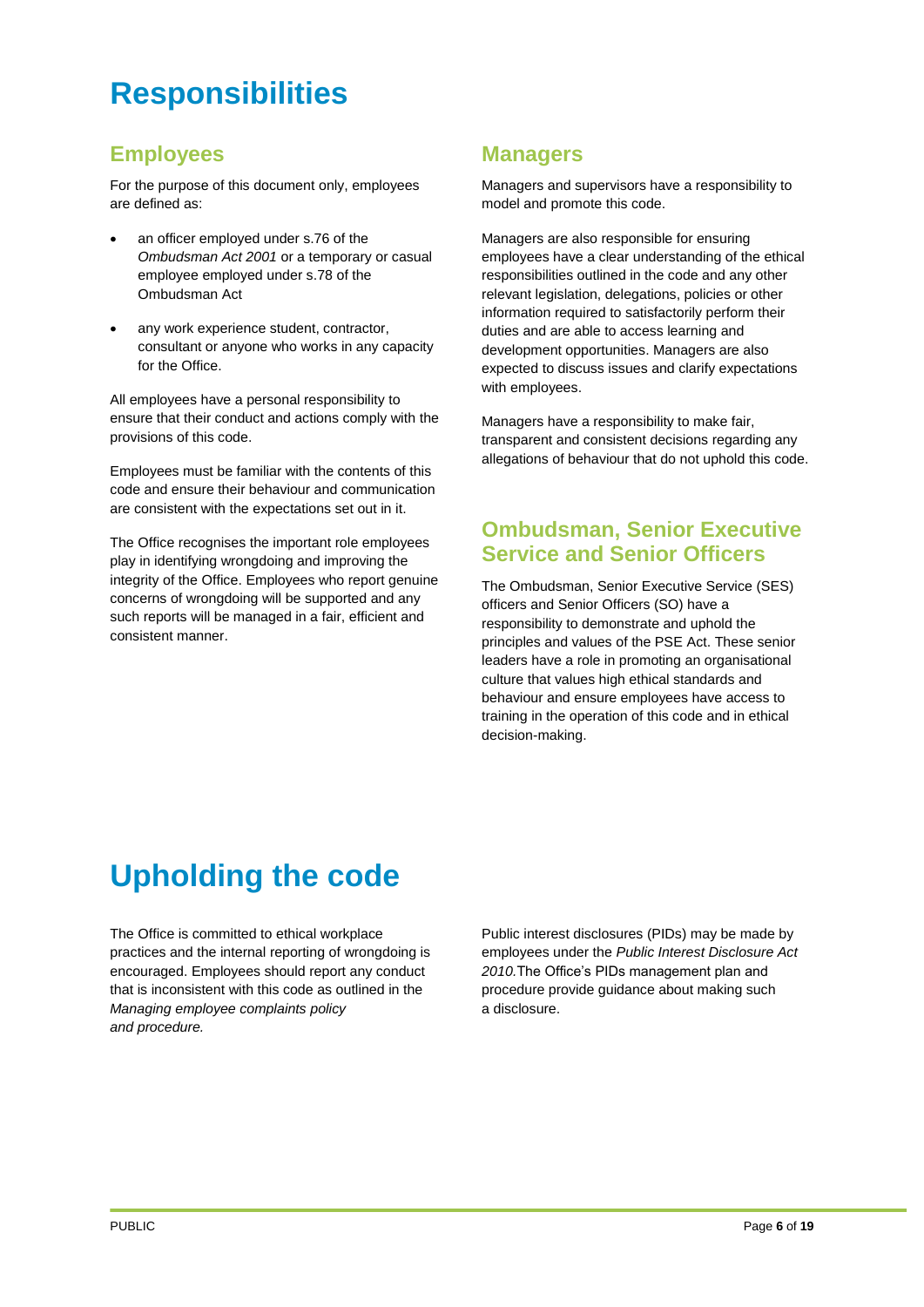# <span id="page-6-0"></span>**When does the code apply?**

The code applies:

- in an employee's regular workplace, even if not working
- in any temporary alternative workplace
- during overnight stays away from the workplace on Office business
- during attendance at work-related functions, including training, educational and social activities
- in any situation which may involve a conflict of interest
- while employees are on leave or not otherwise working in accordance with the Hours of work policy. In particular, the code relates to employment-related conduct while on leave or when not working. That is conduct that could:
	- ̶ adversely affect the reputation of the Office, and/or
	- have a substantial or adverse effect on workplace relations and workplace performance.

If an employee is on secondment, the code of conduct of the secondment agency applies. Any breach of that agency's code of conduct that results in serious disciplinary action must be disclosed to the Office as per the Discipline policy.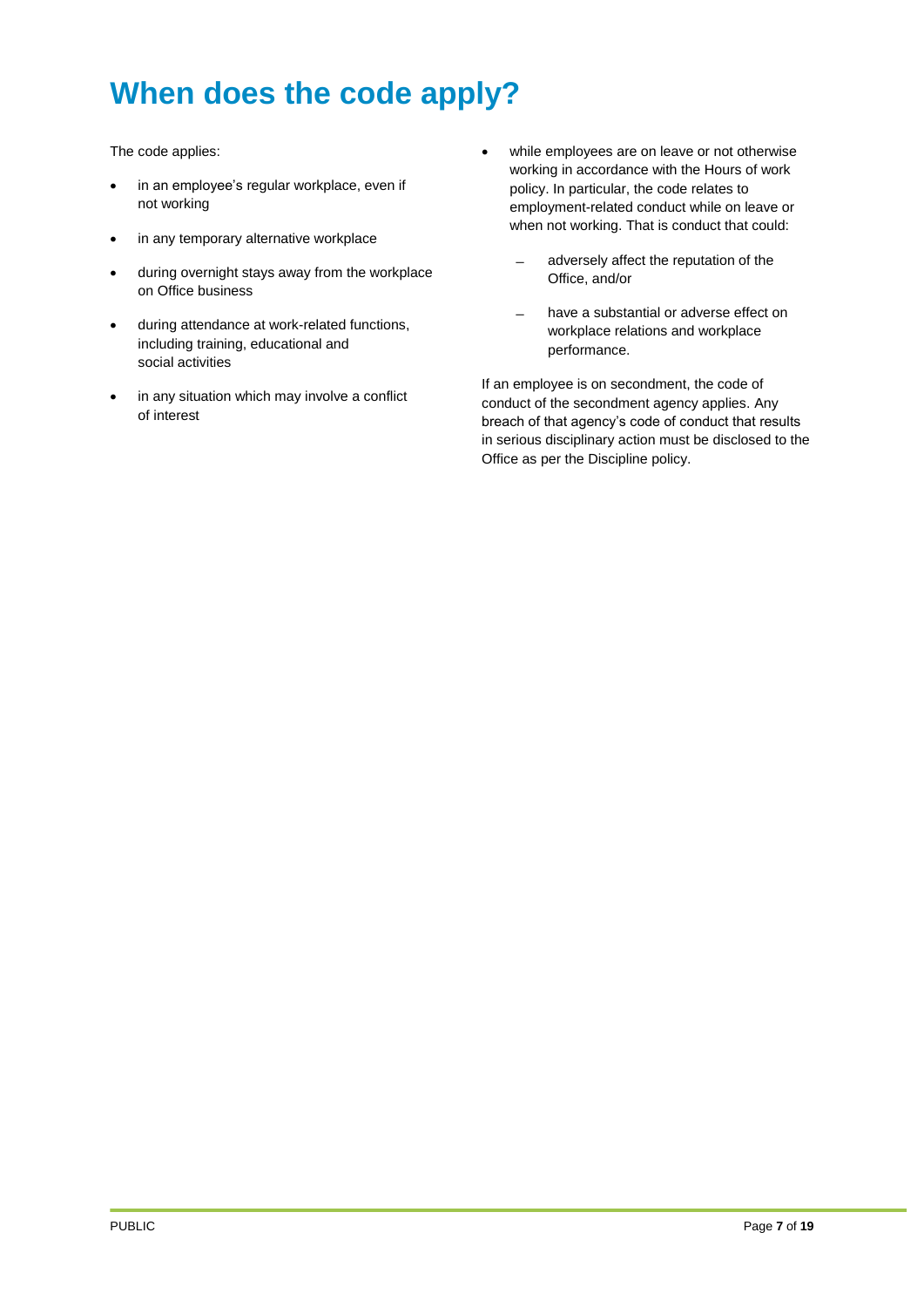# <span id="page-7-0"></span>**Principle and values**

### <span id="page-7-1"></span>**1. Integrity and impartiality**



#### **Standards of behaviour**

#### **1.1 Commit to the highest ethical standards**

Employees must ensure that their conduct meets the highest ethical standards when discharging their responsibilities. Employees will apply the following standards of behaviour:

- provide advice that is objective, independent, apolitical and impartial
- ensure decision-making is ethical
- engage with the community in a way that is consultative, respectful and fair
- report suspected wrongdoing, including conduct not consistent with this code, to an appropriate manager (see Managing employee complaints policy and procedure for further information)
- avoid influencing any person improperly to obtain information, appointment, promotion, advancement, transfer, or any other advantage, either personally or on behalf of another.

An employee who becomes aware of, or suspects, fraud or corruption will promptly and appropriately report the matter. Failure to report can in itself be corrupt conduct (see *Prevention and management of fraud and corruption policy and procedure* for more information).

Employees must act and make decisions in a way that is compatible with human rights.

Employees hold positions of public trust in an office of significant reputation and are required to:

- commit to the highest ethical standards
- manage conflicts of interest
- contribute to public discussion in an appropriate manner
- manage participation in external organisations
- demonstrate a high standard of workplace behaviour and personal conduct.

#### **1.2 Manage conflicts of interest**

A conflict of interest involves a conflict between an employee's official duty and the employee's personal interests or private activities. The conflict may arise from a range of factors, including personal relationships, employment outside the Office, membership of special interest groups, or ownership of shares, companies, or property.

Each employee holds a position of trust in an office with a significant reputation. Private interests and activities must be managed so they do not adversely affect the performance of the employee's official duties.

A conflict of interest is not unusual and is not a wrongdoing in itself. Employees are also private individuals and there may be occasions when private interests come into conflict with public duty.

What is important is what an employee does (or doesn't do) when they become aware of the conflict of interest.

All conflicts of interest must be:

- openly disclosed
- managed transparently
- managed in consultation with the employee's manager and/or the Ombudsman.

Please refer to the following Office policies for further information around conflicts of interest:

- Conflict of interest policy and procedure
- Gifts, benefits and hospitality policy in the *Financial Management Practice Manual (FMPM) which is available on the intranet under The Office/Finance*.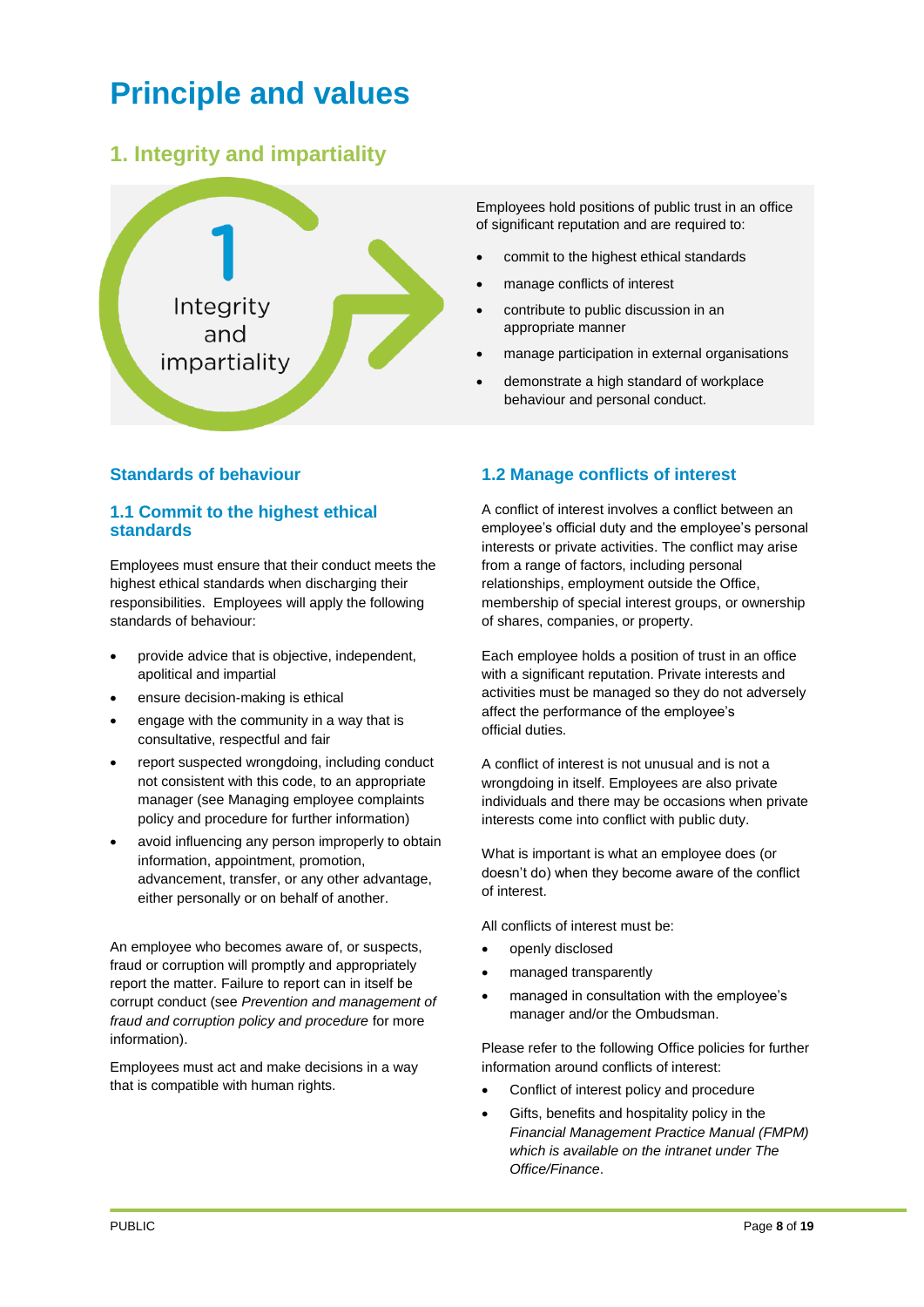#### **1.3 Contribute to public discussion in an appropriate manner**

An employee must not make any public comment that could be construed as expressing Office policy or the Ombudsman's position on an issue. These are matters for the Ombudsman.

If an employee receives a request for information from a journalist, the matter must be referred directly to the Communication Officer or to the Ombudsman.

Like any other citizen, an employee of the Office has the right to contribute to public discussions on community and social issues in a private capacity.

In doing so, an employee is required to:

- ensure that any public comment made as a private citizen is understood to represent the employee's personal views (and not the policy or position of the Office)
- maintain the confidentiality of information accessed for work purposes which is not publicly available
- be aware that personal comments about a public issue may compromise the employee's capacity to perform duties in an independent, unbiased manner.

#### **1.4 Manage participation in external organisations**

Employees of the Office maintain their rights as private citizens to be active in political parties, professional organisations or trade unions.

In pursuing such activity, an employee should be careful to ensure that it does not result in an apparent or actual conflict of interest. An employee must remain politically non-partisan in performing official duties.

If an employee anticipates standing as a candidate in a local, state or federal election, the employee should seek the advice of the Manager, Corporate Services Unit regarding employment obligations before, during and after elections.

An employee elected as a workplace representative or official of a trade union or professional association is not required to seek permission before speaking publicly in that capacity. However, the employee should ensure that any public comment is clearly on behalf of that organisation (and not the Office).

In all instances, an employee must comply with the appropriate laws governing privacy, confidentiality and information management.

#### **1.5 Demonstrate a high standard of workplace behaviour and personal conduct**

The Ombudsman is an officer of the Queensland Parliament and as such the reputation, professional image and conduct of employees is to be of the highest standard in line with what would be reasonably expected by clients and other stakeholders engaging with the Office.

Employees are required to:

- treat co-workers, clients and members of the public with courtesy and respect, maintain appropriate relationships with them, and recognise that others have the right to hold differing views
- behave in a way that reflects the Office's commitment to a workplace that is inclusive and free from harassment and discrimination
- ensure the safety, health and welfare of themselves and others in the workplace, whether co- workers or clients
- ensure private conduct maintains the integrity of the Office
- comply with legislative and/or policy obligations to disclose any criminal charges and convictions
- dress in a way that maintains the professional image of the Office.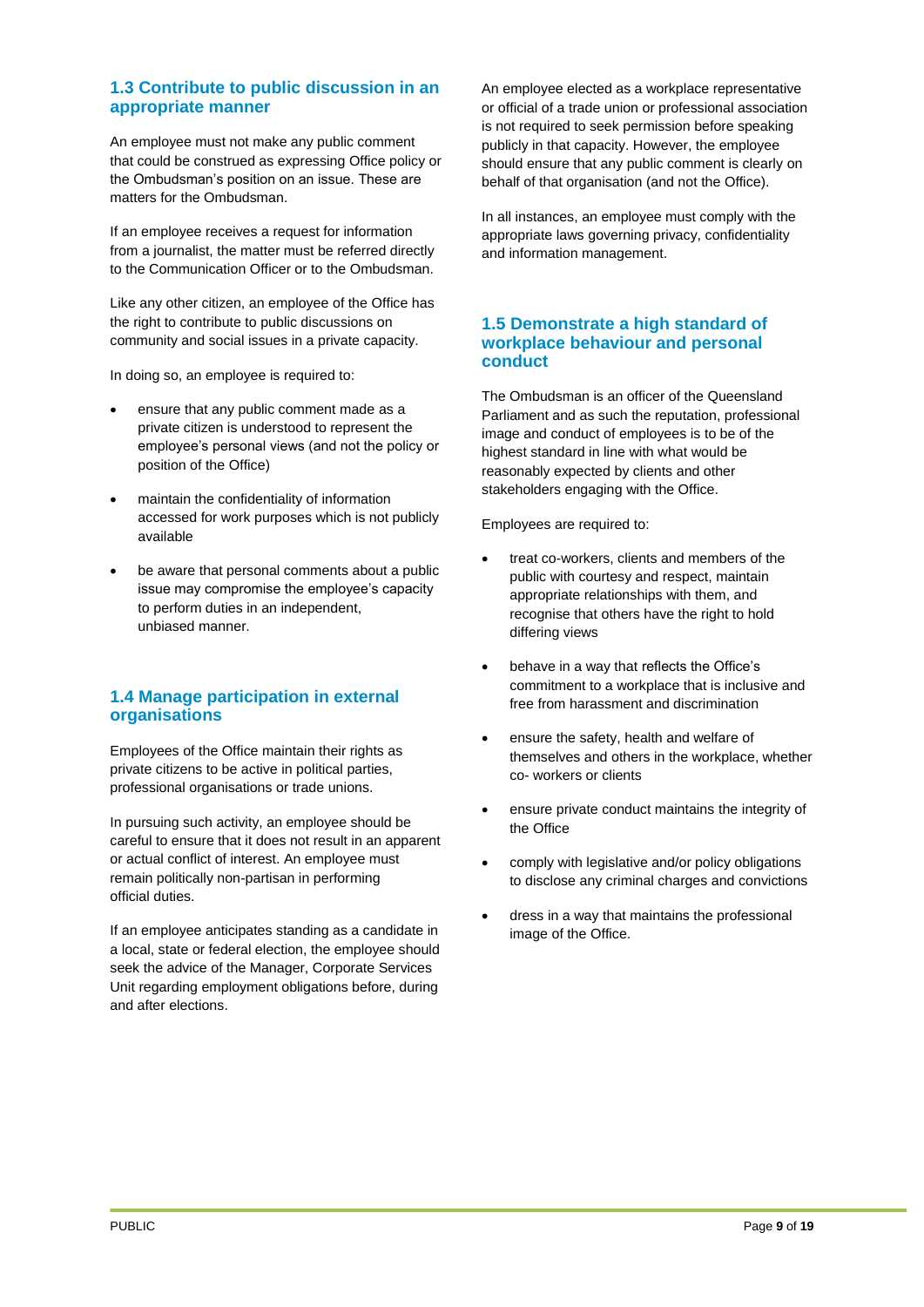### <span id="page-9-0"></span>**2. Promoting the public good**



In recognition that the public sector is the mechanism through which the Government delivers programs and services for the benefit of the people of Queensland, employees of the Ombudsman will commit to excellence in service delivery.

#### **Standards of behaviour**

#### **2.1 Commit to excellence in service delivery**

The Office is entrusted with public funds to develop and deliver services to the community. Employees have a responsibility to:

- deliver services fairly, courteously, effectively, and ensure resources are used efficiently and economically
- assist all members of the community, particularly Aboriginal and Torres Strait Islanders, people with disabilities, those who speak languages other than English, and those who may find it difficult to access our services
- treat complaints from clients and the community seriously and respond to constructive feedback as an opportunity for improvement.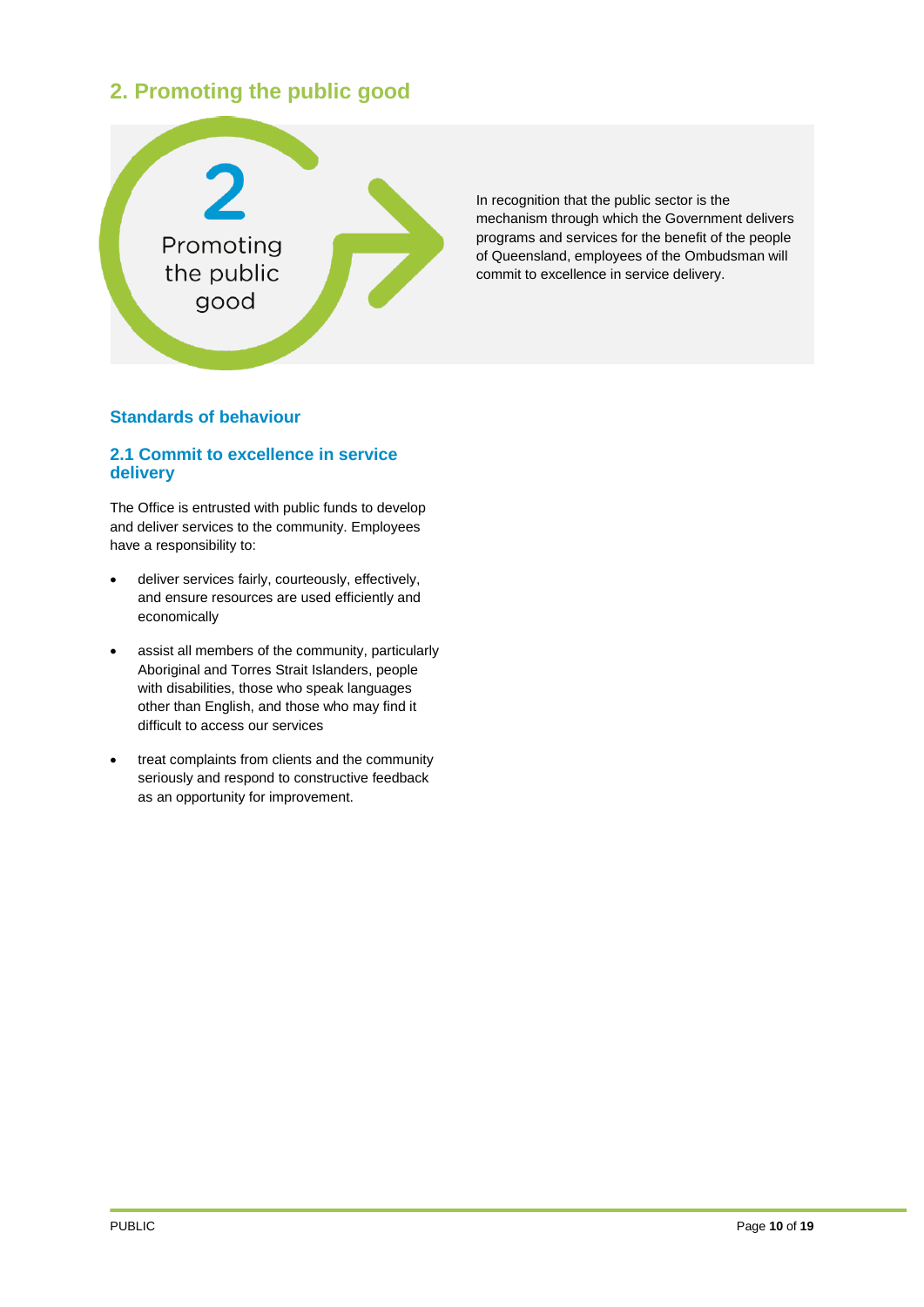### <span id="page-10-0"></span>**3. Commitment to the system of government**



#### **Standards of behaviour**

#### **3.1 Commit to the public service role**

Employees are required to:

- comply with the laws of state, Commonwealth and local government
- comply with the directions of the Ombudsman, including approved policies and procedures of the Office, faithfully and impartially
- act in the public interest
- exercise powers lawfully and impartially.

Employees have a duty to uphold the system of government and the laws of the state, Commonwealth and local government.

This does not limit the responsibility of the Office to act independently of government. The independence of the Office is required by legislation (Ombudsman Act 2001).

Employees will:

- commit to the public service role
- carry out lawful instructions.

#### **3.2 Lawful instructions**

While at work employees are required to carry out all reasonable and lawful instructions. An employee may question an instruction if the employee believes:

- the instruction is unlawful
- there is an apparent clash with a professional code of ethics
- the instruction has the potential to pose a risk to the health or safety of the employee or others
- the instruction goes beyond what is reasonable in all the circumstances, for example, the employee does not have the resources or competence to comply
- there is an objection on the basis of a religious belief and/or an issue of conscience.

To question an instruction, refer to Managing employee complaints policy and procedure.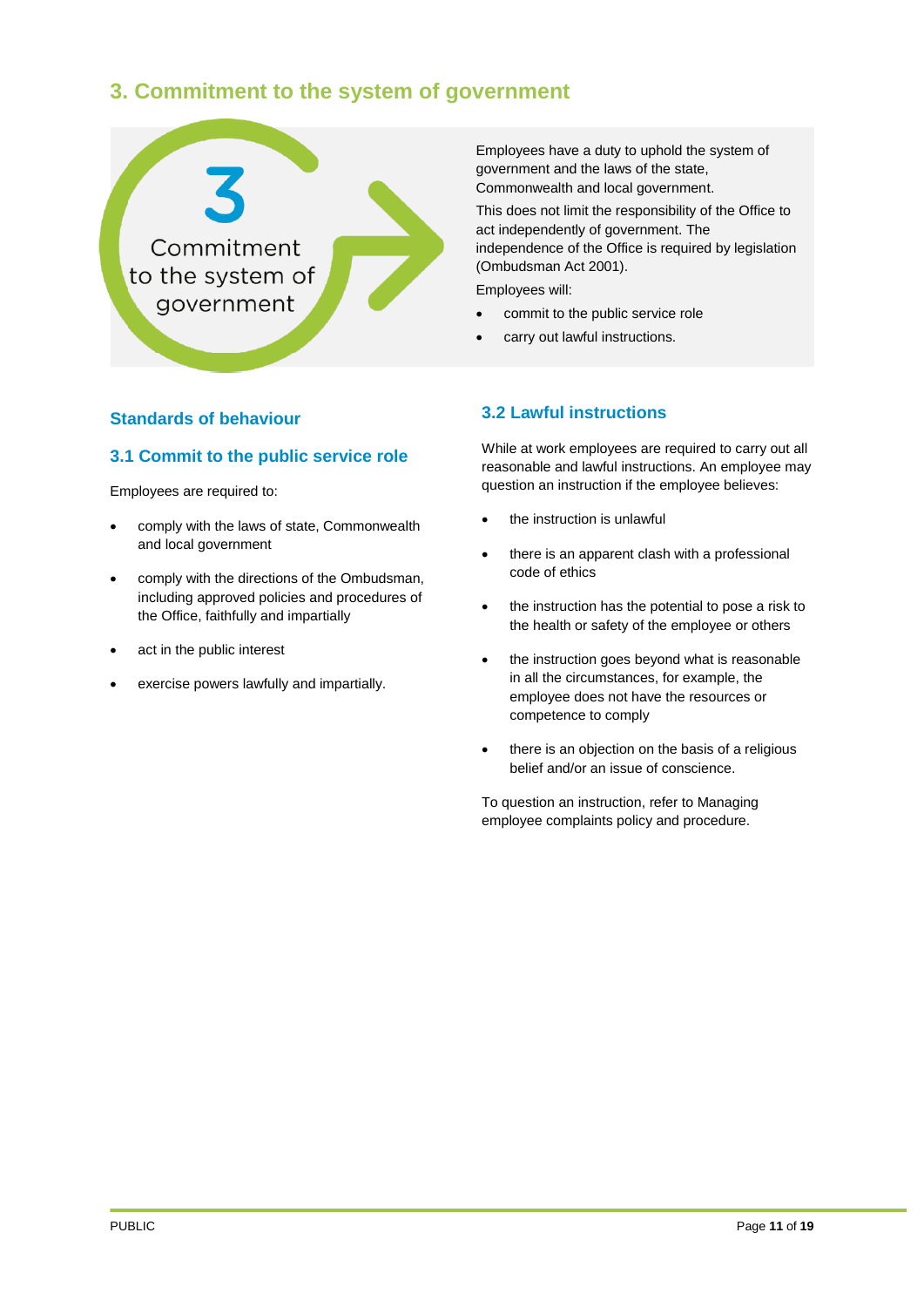### <span id="page-11-0"></span>**4. Accountability and transparency**



#### **Standards of behaviour**

#### **4.1 Diligence, care and attention**

An employee has an obligation to maintain high standards of behaviour and industriously undertake official duties. Employees must:

- give priority to official duties over personal activities during working hours (keeping private activities during working hours to an absolute minimum)
- apply knowledge and skills to the best of the employee's ability in performing official duties
- be familiar with and follow all the legislation, guidelines, standards, policies, and procedures which are relevant to the performance of the employee's role
- make all reasonable efforts to provide high standards of service to clients by exercising due care, particularly with members of the public who may rely upon the services provided
- adhere to any relevant professional standards of conduct that are consistent with official duties, professional capacity, and with this code
- exercise obligations in relation to workplace health and safety
- take responsibility for any actions or decisions for which the employee is accountable as part of official duties
- not allow conduct to distract or prevent other employees from performing their duties diligently
- meet deadlines, targets and other work-related requirements.

An employee must not allow the use of alcohol, prescription drugs or other substances to adversely affect work performance, employee safety and the

Public trust requires high standards of public administration. Accordingly, employees must:

- show diligence, care and attention
- ensure appropriate use of office resources, public property and facilities
- ensure appropriate use and disclosure of official information
- commit to continuous performance improvement.

safety of others, or the reputation, image or integrity of the Office.

An employee is obligated to inform his/her manager if the use of a prescription drug may adversely affect behaviour or work performance.

Employees must not consume alcohol on Office premises, 53 Albert Street, at any time , , without the Ombudsman's prior approval.

#### **4.2 Ensure appropriate use of office resources, public property and facilities**

The infrequent and minor use of public resources (e.g., computers, telephones, photocopiers) for nonofficial purposes may be acceptable. However, as public resources are provided at public expense, the use for non-official purposes should be kept to an absolute minimum.

Except in performing official duties, employees are not to deliberately access, store or forward information using the Office's internet or email system where that action might reasonably be considered to:

- be illegal
- prejudice relations between the Office and external parties, or
- contain offensive or libellous material.

Employees are to ensure that lawful private activities on public information services networks (e.g. the internet) are not identified with the Office where those activities could be reasonably construed as contrary to Office interests.

All employees must be aware of, and adhere to, the Use of information and communication technology facilities and devices policy and procedure available on the intranet under ICT Services/Policies.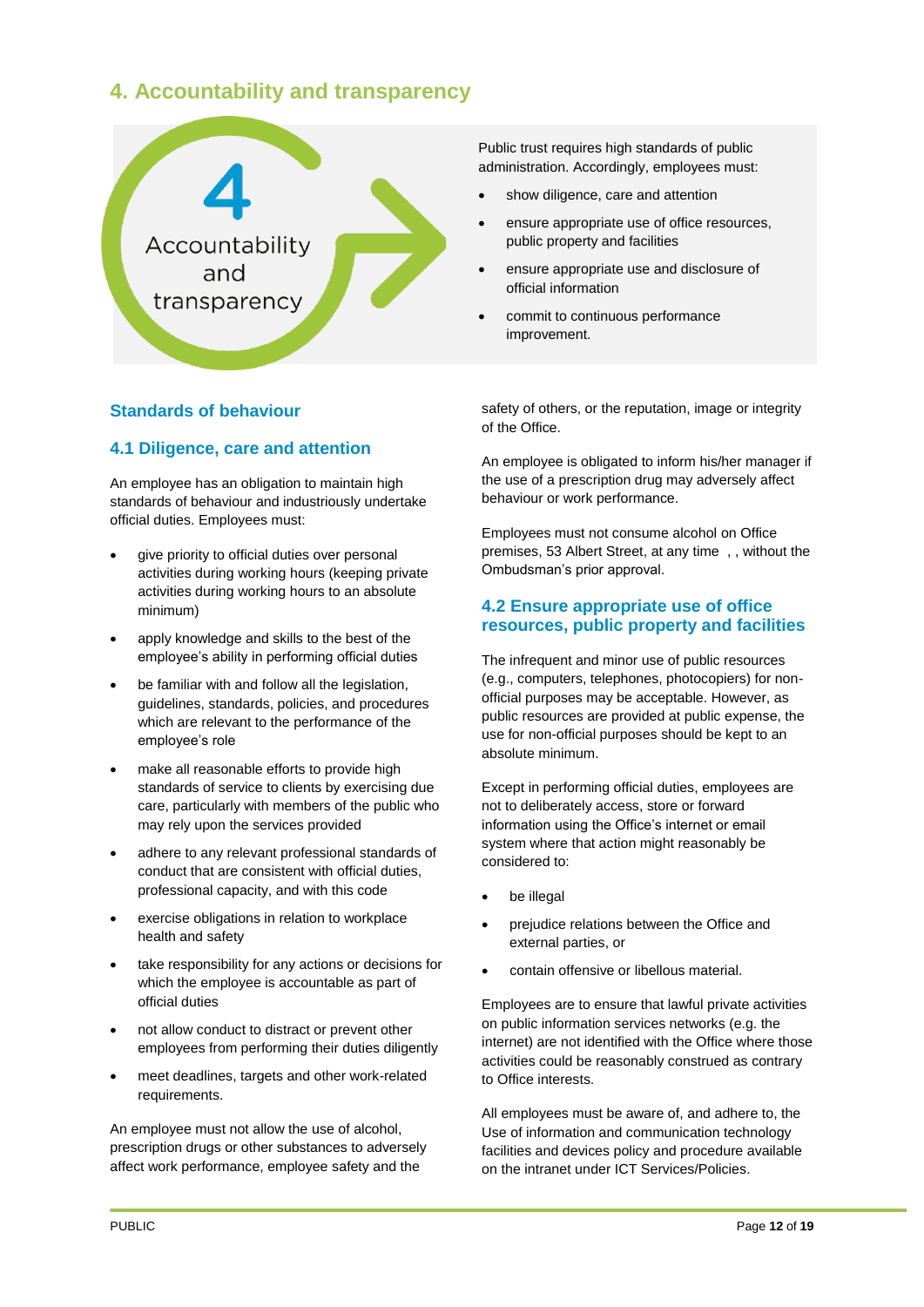#### **4.3 Ensure appropriate use and disclosure of official information**

Information privacy legislation protects against the misuse of personal information. Employees have an obligation to ensure the lawful collection and handling of personal information.

Official information must not be treated carelessly or left in circumstances where unauthorised persons may inadvertently gain access to it.

Employees must:

- comply with Part 10, s.92 of the Ombudsman Act
- treat official information with care and use it only for the purpose for which it was collected or authorised
- store official information securely, and limit access to those persons requiring it for legitimate purposes
- not use confidential or privileged information to further personal interests
- continue to respect the confidentiality of official information after ceasing employment with the Office.

Further details are available in the **[Office's Privacy Plan.](https://intranet/top/PrivacyPlan/tabid/58/Default.aspx)** 

#### **4.4 Commit to continuous performance improvement**

Employees must:

- maintain and develop professional skills and knowledge
- take reasonable steps to identify and apply for development opportunities relevant to career objectives within the work environment
- actively participate in the annual achievement planning cycle.

Further information: *Queensland Ombudsman Achievement planning policy and procedure*.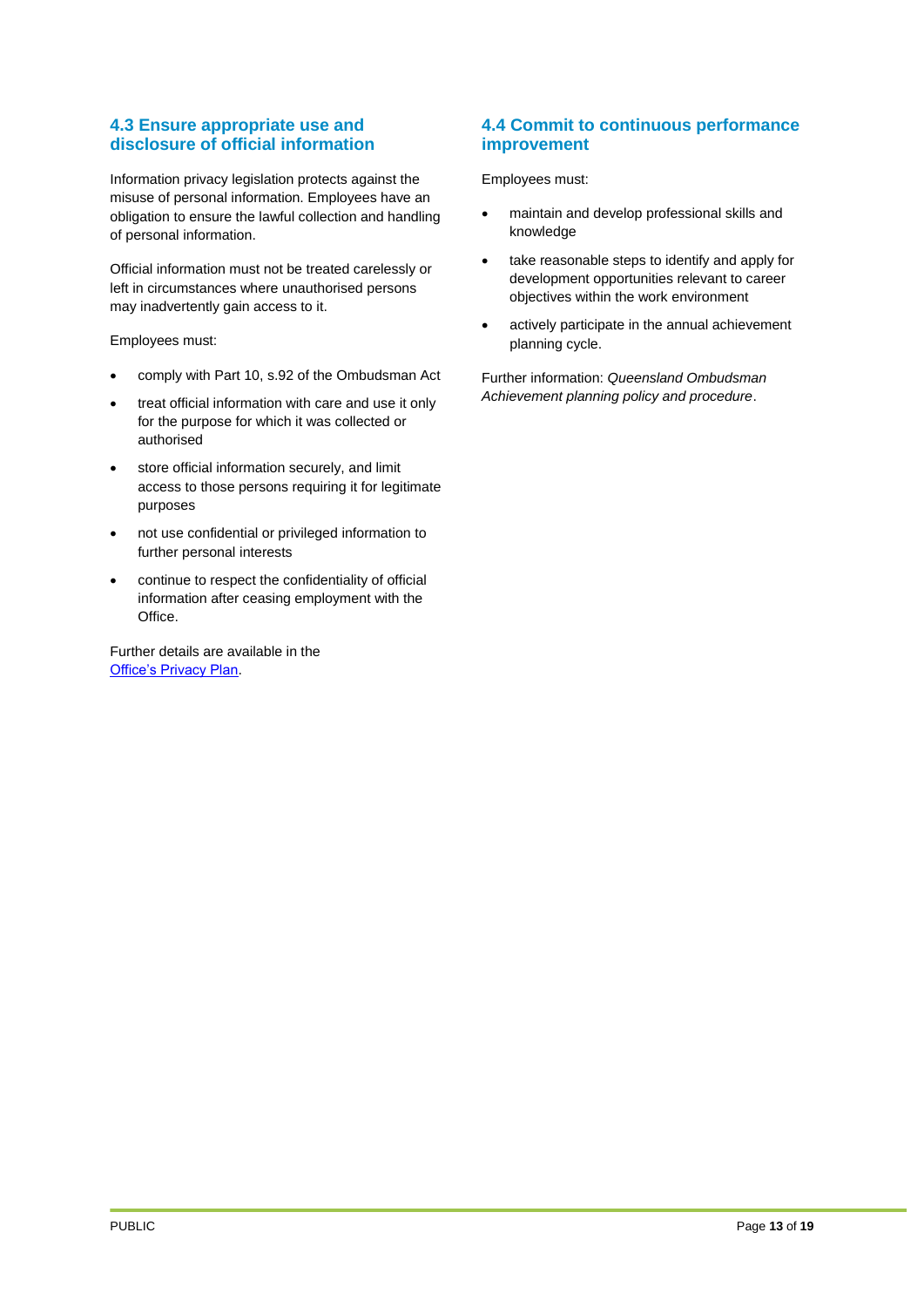# <span id="page-13-0"></span>**Summary of references**

### <span id="page-13-1"></span>**Legislation**

*Ombudsman Act 2001 Anti-Discrimination Act 1991 Crime and Corruption Act 2001 Human Rights Act 2019 Ombudsman Act 2001 Public Service Act 2008 Public Sector Ethics Act 1994 Public Interest Disclosure Act 2010 Work Health and Safety Act 2011 Information Privacy Act 2009 Right to Information Act 2009*

### <span id="page-13-2"></span>**Office policies**

Hours of work policy and procedure Discipline policy and procedure Managing employee complaints policy and procedure Achievement planning policy and procedure Gifts, benefits and hospitality policy (in the FMPM) Work health and safety policy and guidelines Workplace diversity policy Conflict of interest policy & procedure Prevention and management of fraud and corruption policy and procedure

Use of information and communication technology facilities and devices policy and procedure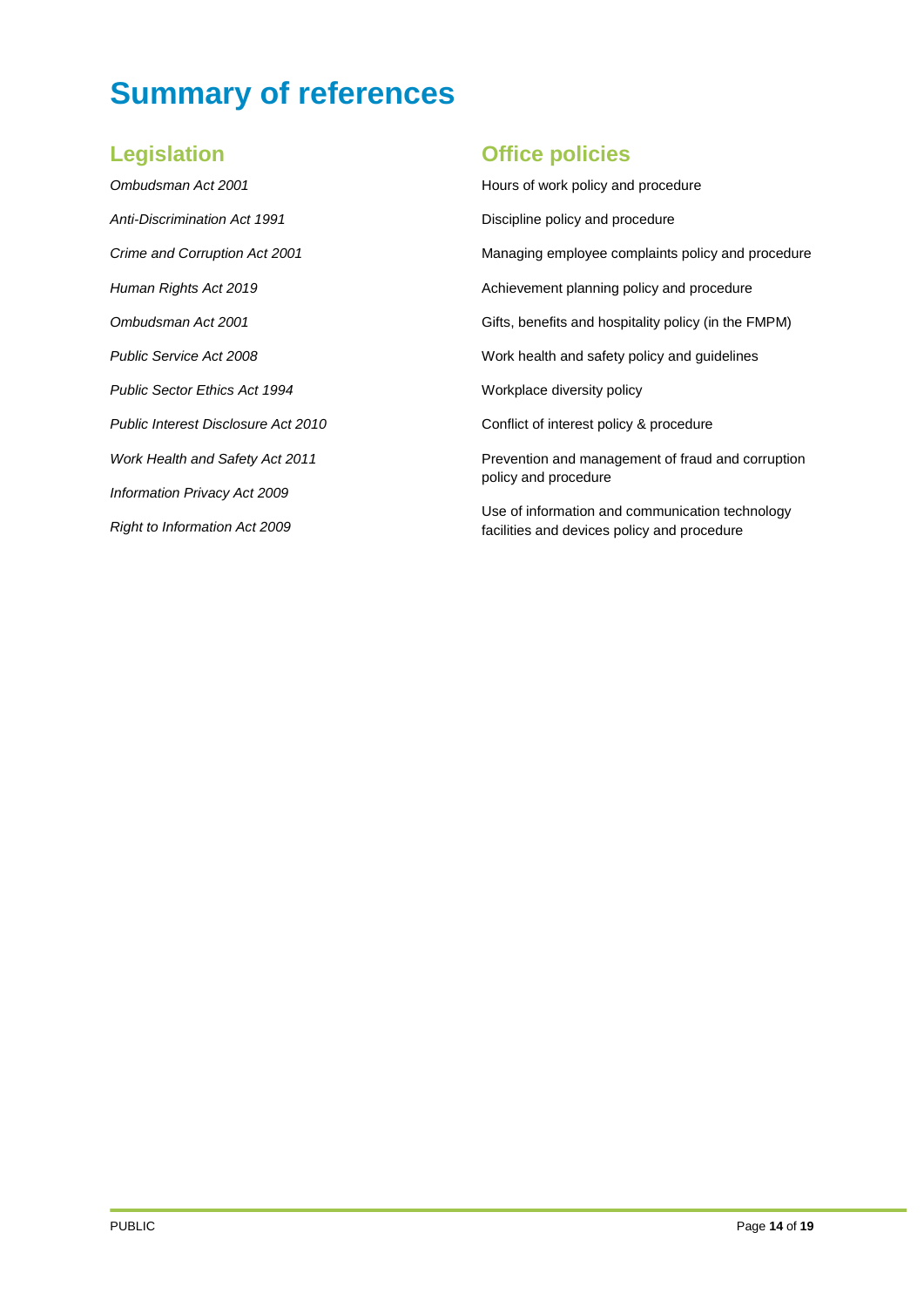# <span id="page-14-0"></span>**Appendix one:** *Ombudsman Act 2001*

Part 2 of the Ombudsman Act deals with the functions of the Ombudsman. Sections 12 and 13 of the Ombudsman Act provide as follows:

#### **12 Functions of ombudsman**

The functions of the ombudsman are—

- (a) to investigate administrative actions of agencies—
	- (i) on reference from the Assembly or a statutory committee of the Assembly; or
	- (ii) on complaint; or
	- (iii) on the ombudsman's own initiative; and
- (b) to consider the administrative practices and procedures of an agency whose actions are being investigated and to make recommendations to the agency—
	- (i) about appropriate ways of addressing the effects of inappropriate administrative actions; or
	- (ii) for the improvement of the practices and procedures; and
- (c) to consider the administrative practices and procedures of agencies generally and to make recommendations or provide information or other help to the agencies for the improvement of the practices and procedures; and
- (d) the other functions conferred on the ombudsman under this or any other Act.

#### **13 Ombudsman not subject to direction**

Subject to any other Act or law, the ombudsman is not subject to direction by any person about—

- (a) the way the ombudsman performs the ombudsman's functions under this Act; or
- (b) the priority given to investigations.

Part 8 of the Ombudsman Act deals with the establishment and control of the Office. Sections 73 to 75 of the Ombudsman Act provide as follows:

#### **73 Office of the Ombudsman**

- 1) An office called the Office of the Ombudsman is established.
- 2) The ombudsman office consists of the ombudsman and the officers of the ombudsman.

#### **74 Control of office**

The ombudsman controls the ombudsman office.

#### **75 Officers not subject to outside direction**

An officer of the ombudsman is not subject to direction by any person, other than from within the ombudsman office, about—

- (a) the way the Ombudsman's powers for investigations are to be exercised; or
- (b) the priority given to investigations.

Section 76 of the Ombudsman Act provides that:

- 1) The ombudsman may employ the officers the ombudsman considers necessary for staffing the ombudsman office.
- 2) Officers are appointed under this Act and not the *Public Service Act 2008*.
- 3) Subject to this Act, the conditions of service of officers of the ombudsman are those decided by the Governor in Council.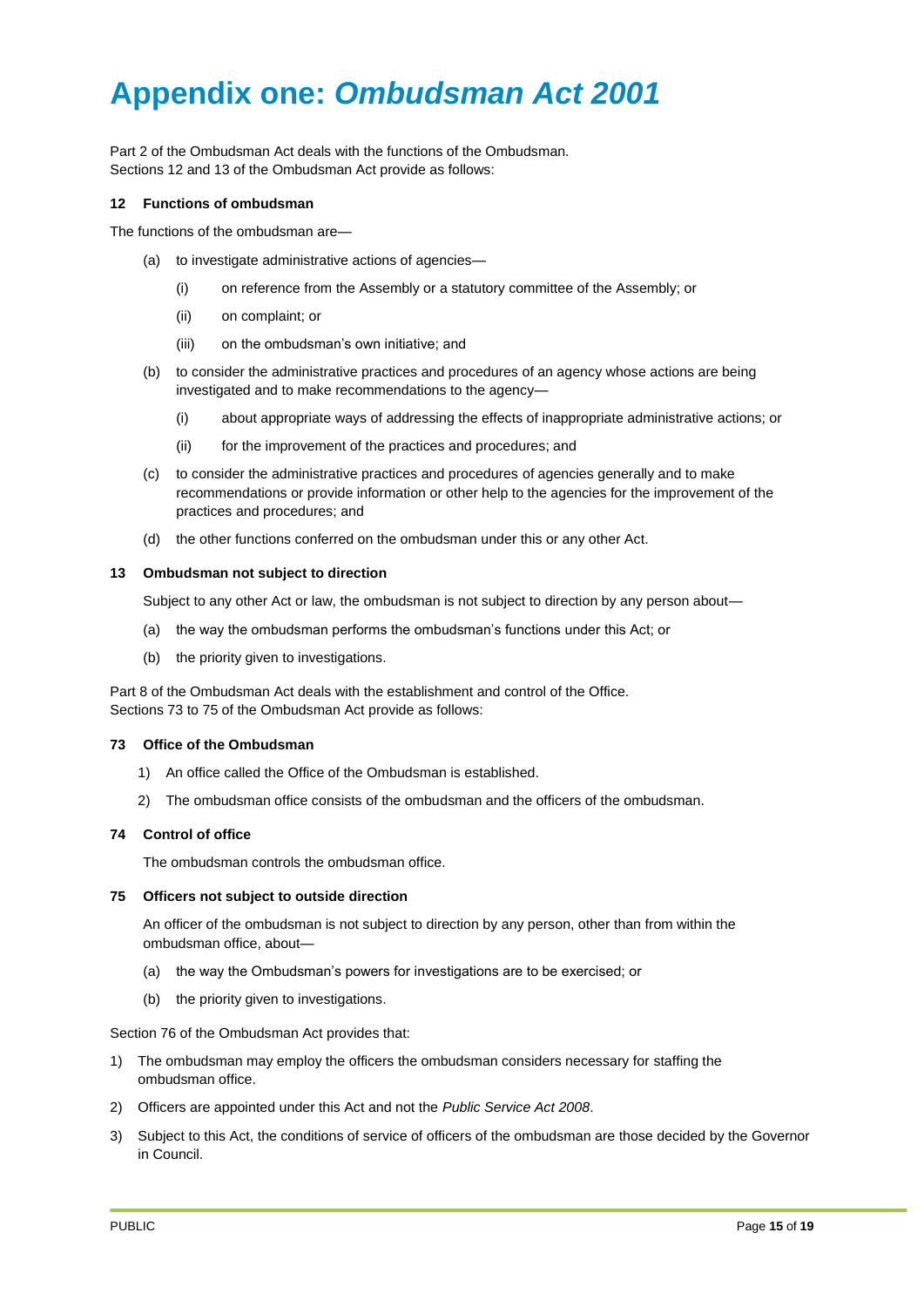# <span id="page-15-0"></span>**Appendix two: Frequently asked questions**

### <span id="page-15-1"></span>**How does the code impact on my professional and personal ethics?**

The PSE Act and this code are concerned with your ethics as they relate to and impact on the performance of your official duties. The code is not concerned with your personal ethics or moral standards outside the workplace, except of course where particular conduct may be directly related to the workplace.

Possible conflicts may arise between different standards of conduct. Such conflicts usually focus on:

- job-related standards arising from the duties of your position
- 'professional ethics' as defined by traditional professional bodies such as 'legal ethics' or 'journalists' ethics' (especially in the case of those staff who are employed to act in a professional capacity)
- your personal ethics.

Your personal standards, to the extent that they are broadly consistent with the values of the community, can provide a relevant basis for critical evaluation of the standards of conduct expected of you as a public employee.

As an employee you have a right and a duty to test what appears to be an unreasonable or unconscionable instruction against the standards of the community, for example, in relation to moral or human rights matters.

Conflicts between these various ethical standards which cannot be resolved within the relevant work unit are to be referred to the Ombudsman.

### <span id="page-15-2"></span>**What happens if my conduct is inconsistent with the provisions of the code?**

Obviously, situations may arise from time to time where your conduct may appear to be inconsistent with the provisions of the code. Often possible breaches of the code result from genuine mistakes.

If you are concerned that your actions may have been contrary either to a specific provision or the spirit of the code, you must discuss the matter with your manager as soon as possible to enable circumstances that gave rise to the situation to be examined and the matter rectified (if necessary). This will assist in either establishing that no breach of the code has occurred or minimising any adverse consequences arising from the breach for both yourself and the organisation.

The PSE Act does not create any new offences for wrongdoing by public sector employees. Where warranted, however, a breach of the code, without reasonable excuse, may be dealt with under existing disciplinary provisions. Other options also exist for dealing with breaches of the code and these may include informal or formal counselling, and/or the application of procedures for the management of diminished performance.

Employees will not be adversely treated where their conduct reflects a genuine and reasonable attempt to meet the spirit of this code and the PSE Act.

Serious breaches of the code (e.g. a breach that involves fraud, theft, assault or corruption) are criminal matters and must be brought to the Ombudsman's notice for referral.

Under the *Crime and Corruption Act 2001*, the Ombudsman must refer to the CCC all matters suspected to involve corrupt conduct.

Protection would generally be available under the *Public Interest Disclosure Act 2010* if you make a disclosure regarding another person's breach of the code.

The code should be read in conjunction with the terms and conditions of service of employees - available on the intranet.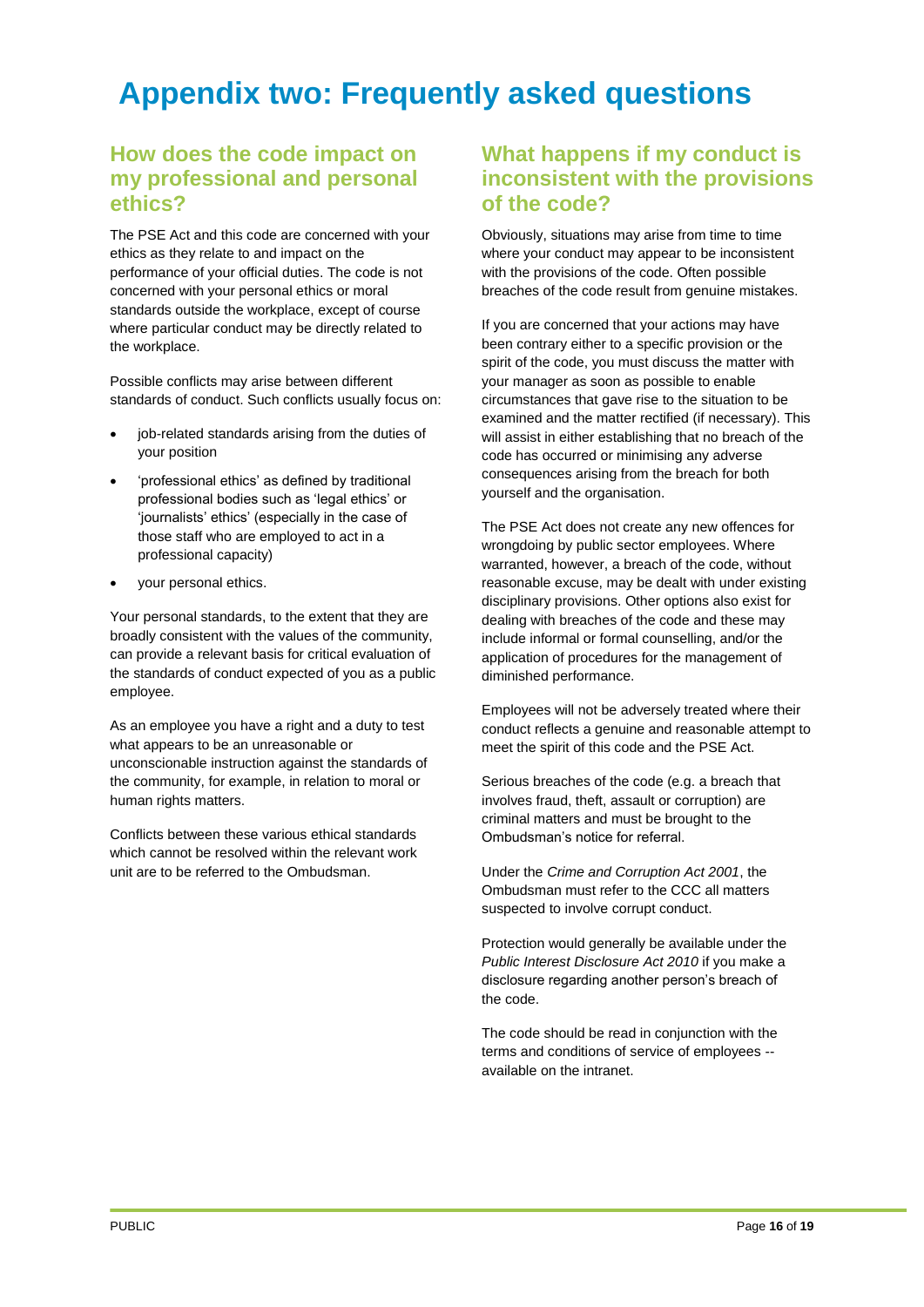## <span id="page-16-0"></span>**Appendix three: Applying the Queensland Ombudsman Code of Conduct and values**

The Queensland Ombudsman's (QO) vision is to be a trusted expert in fair and just public administration. In working toward this vision, QO officers are guided by the office's Code of Conduct and values.

The code gives officers broad responsibilities for ensuring their personal conduct meets required ethical standards. The QO's values provide additional guidance about expected behaviours towards coworkers and community members.

Officers are expected to model QO values of:

- Integrity –we are ethical and honest in our work.
- Impartiality we treat everyone equitability, respond without bias and do not take sides.
- Diligence- we produce timely and high quality work that makes a difference.

This statement provides additional information and guidance about expected workplace behaviours, including presentation and grooming, to reflect QO Code of Conduct and values.

### <span id="page-16-1"></span>**Behaviours**

The QO Code of Conduct 2015 provides a clear statement of how all officers must conduct dealings with each other. In particular, standard 1.5 states that:

> *".. conduct of employees is to be of the highest standard in line with what would be reasonably expected by clients and others stakeholders engaging with the office."*

Behaviours that model this standard include:

- responding to enquiries and requests from clients, colleagues and stakeholders in a helpful, timely and courteous way
- respectfully acknowledging the rights and views of others, including different personal values, beliefs, cultures and religion, and responding with effective service
- building respectful, professional and appropriate working relationships with colleagues and stakeholders
- using language respectfully and appropriately in the workplace and avoiding abusive and discriminatory language and behaviour
- making decisions and taking actions fairly and equitably
- informing colleagues and stakeholders about their rights and entitlements.

#### **Supervisor/manager behaviour**

Managers, in addition to the general expectations, also have responsibilities to:

- lead by example by demonstrating the Code of Conduct and values through their daily work
- build teamwork and model cooperative behaviours that contribute to efficiency and effectiveness
- promote a culture of honesty, openness and direct face-to-face communication
- fairly and respectfully develop the capabilities of staff through coaching, development opportunities and performance feedback
- acknowledge and act on employee concerns and resolve workplace conflict at the earliest possible opportunity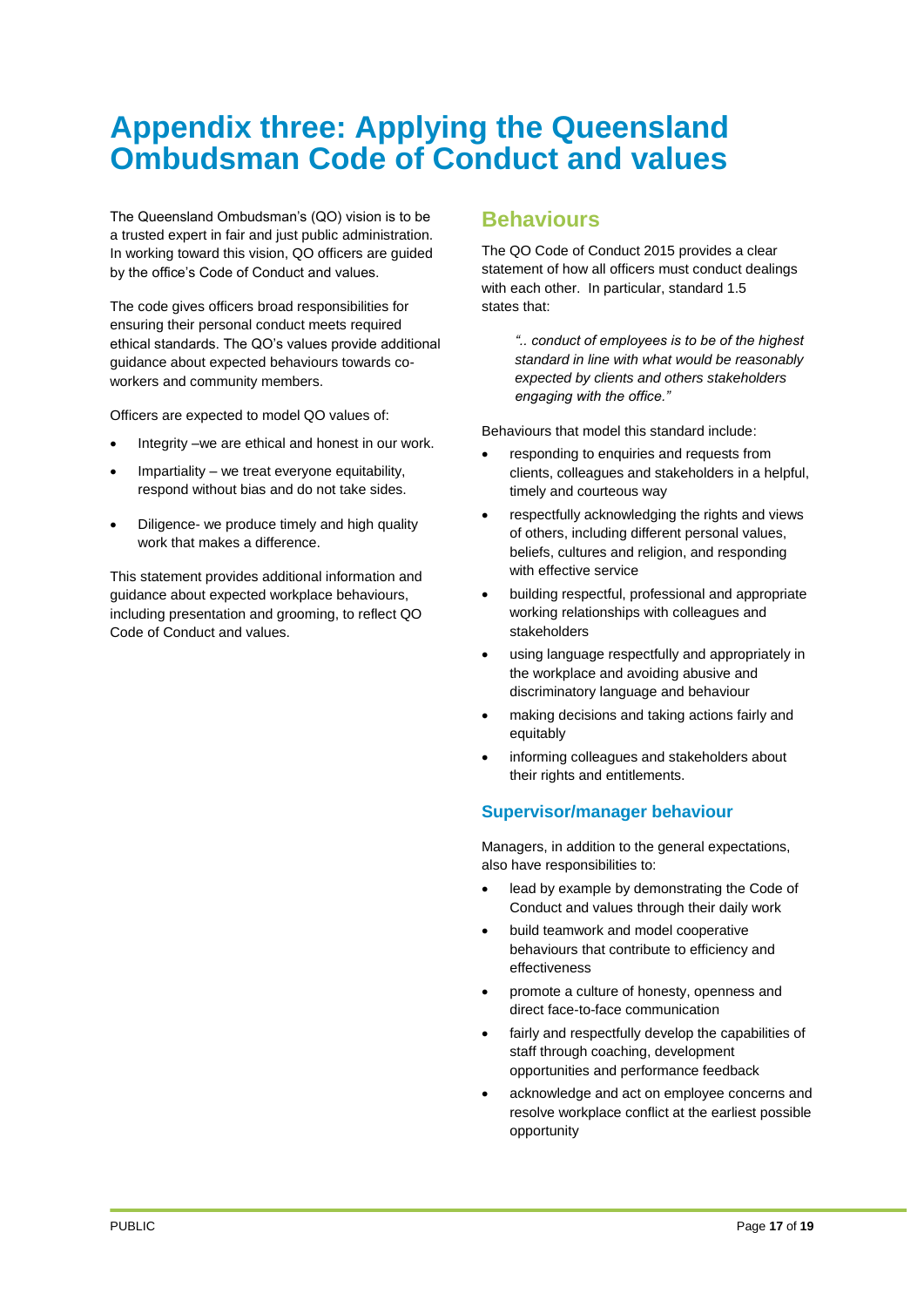• monitor their own performance to ensure they are making a positive contribution to the organisation and the work environment.

### <span id="page-17-0"></span>**Workplace dress and personal presentation**

Dress and personal presentation, including personal appearance and hygiene, are important elements of workplace behaviour.

The QO Code of Conduct 2015 states all officers will

*".. dress in a way that maintains the professional image of the office.'*

Officers' dress and personal presentation also reflect the QO values of *fairness and respect*. Appropriate presentation is a means of demonstrating respect to others in the workplace and the wider community.

Officers are expected to take personal responsibility for ensuring their dress and personal presentation is consistent with the QO Code of Conduct and values. Expectations of the standard of dress and presentation are the same for male and female officers.

Specific dress and personal presentation behaviour expectations include:

- ensuring that personal presentation (including dress, footwear and grooming) is professional, modest and consistent with the expectation and standards of the broader community
- ensuring that footwear is appropriately matched to other elements of professional dress and protects safety
- ensuring that branded clothing (Ombudsman polo shirt and work shirts etc) are only worn in a work environment or while travelling directly to and from work.

At meetings/events outside the office, officers' may wear clothing/footwear that is likely to reflect stakeholder dress standards while maintaining a professional image and protecting safety. When not meeting with stakeholders, a more casual standard of dress in the office may be acceptable.

Version 3, 6 December 2019 (approved: Phil Clarke, Ombudsman)

#### **Document control**

| <b>Version</b> | <b>Effective date</b> | <b>Review date</b> | <b>Amendment history</b>                                                                                                                                                                                                                                                                                                               |
|----------------|-----------------------|--------------------|----------------------------------------------------------------------------------------------------------------------------------------------------------------------------------------------------------------------------------------------------------------------------------------------------------------------------------------|
| Version 1      | 15 May 2015           |                    | Approved Phil Clarke, Ombudsman                                                                                                                                                                                                                                                                                                        |
| Version 2      | October 2018          |                    | Format update to align to corporate branding.                                                                                                                                                                                                                                                                                          |
| Version 3      | 6 December<br>2019    |                    | Minor updates (including alignment to revised Strat Plan),<br>Approved Phil Clarke, Ombudsman                                                                                                                                                                                                                                          |
| Version 5      | 9 October 2020        |                    | Updates to reflect appointment of new Ombudsman, revised<br>governance arrangements, improve clarity about behavioural<br>expectations for preventing fraud and corruption, incorporate<br>commitment to human rights and revised IR framework for the<br>Office and add document control panel.<br>Approved Anthony Reilly, Ombudsman |
|                |                       |                    |                                                                                                                                                                                                                                                                                                                                        |